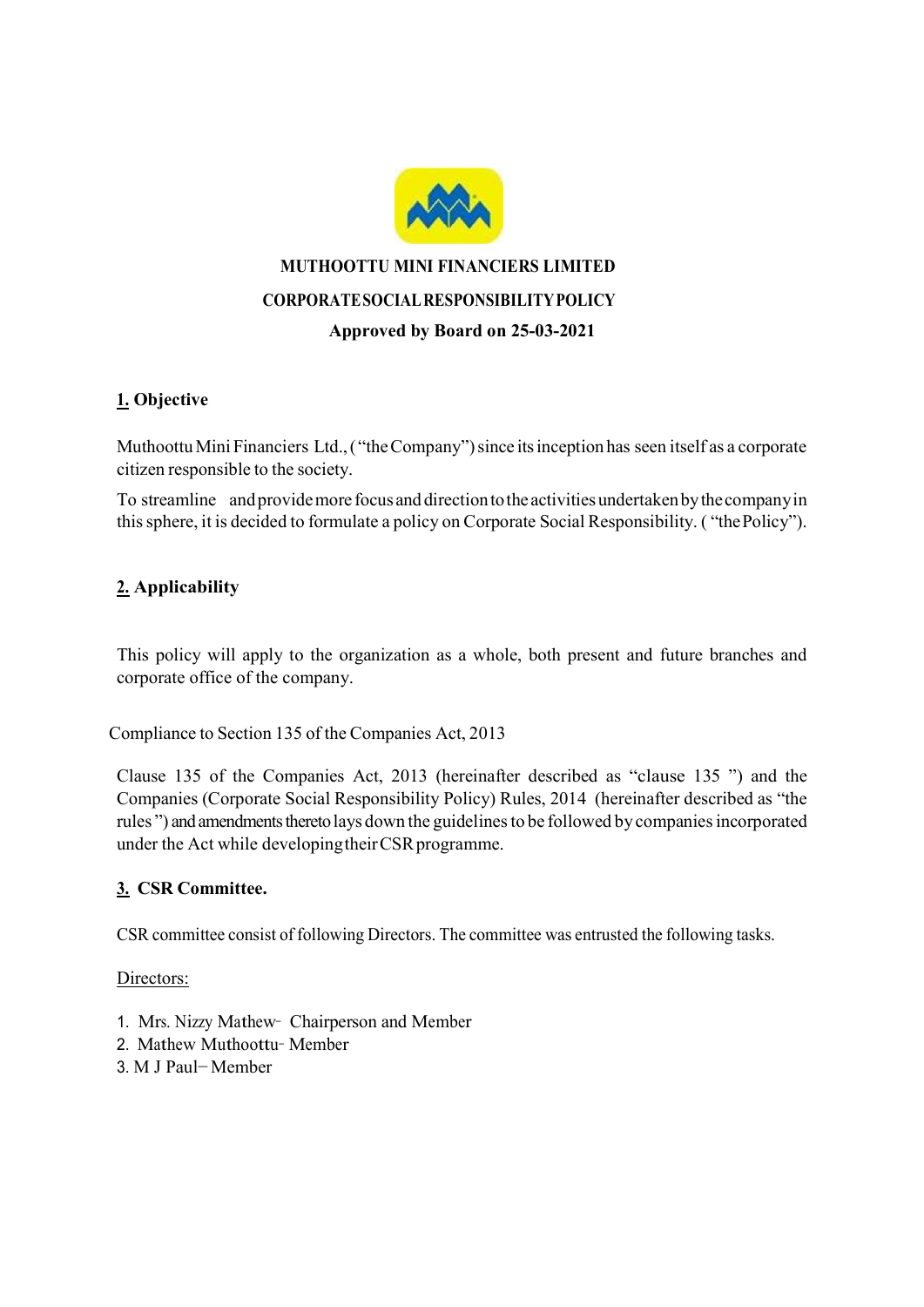#### Tasks:

- $\Box$  To formulate an annual action plan in consonance with the company's CSR policy and recommend the same to the board of the company
- $\Box$  Recommend the amount of expenditure to be budgeted for the activities referred to in clause (a) above
- $\Box$  Monitor the implementation of CSR projects in accordance with project timelines and to ensure that the funds are utilized for the approved purpose and report the same to Board of Directors.
- $\Box$  Power to recommend to the Board alterations to the projects if deemed necessary, to ensure better implementation with the prescribed time period
- $\Box$  Recommending to the Board engagement of external organizations, international or national for design, evaluation, capacity building and monitoring of CSR projects as well as collaboration with other companies to undertake CSR projects

## 4. The CSR Budget

The amount of expenditure for each financial year and the Annual Plan will be recommended by the CSR Committee of the Company and the same will be approved by the Board of Directors with or without modification.

#### 5. Annual Action Plan

The CSR committees shall be required to formulate an annual action plan in consonance with the company's CSR policy and recommend the same to the board of the company. This annual action plan may be alerted at any time during the financial year, as per the recommendation of its CSR committee and shall include

- (a) Approved list of CSR projects;
- (b) Manner of execution of the listed projects;
- (c) Implementation schedule/timeline and method of fund utilization;
- (d) Mechanism of monitoring and reporting ongoings of the project; and
- (e) Details of need for project and impact assessment, if any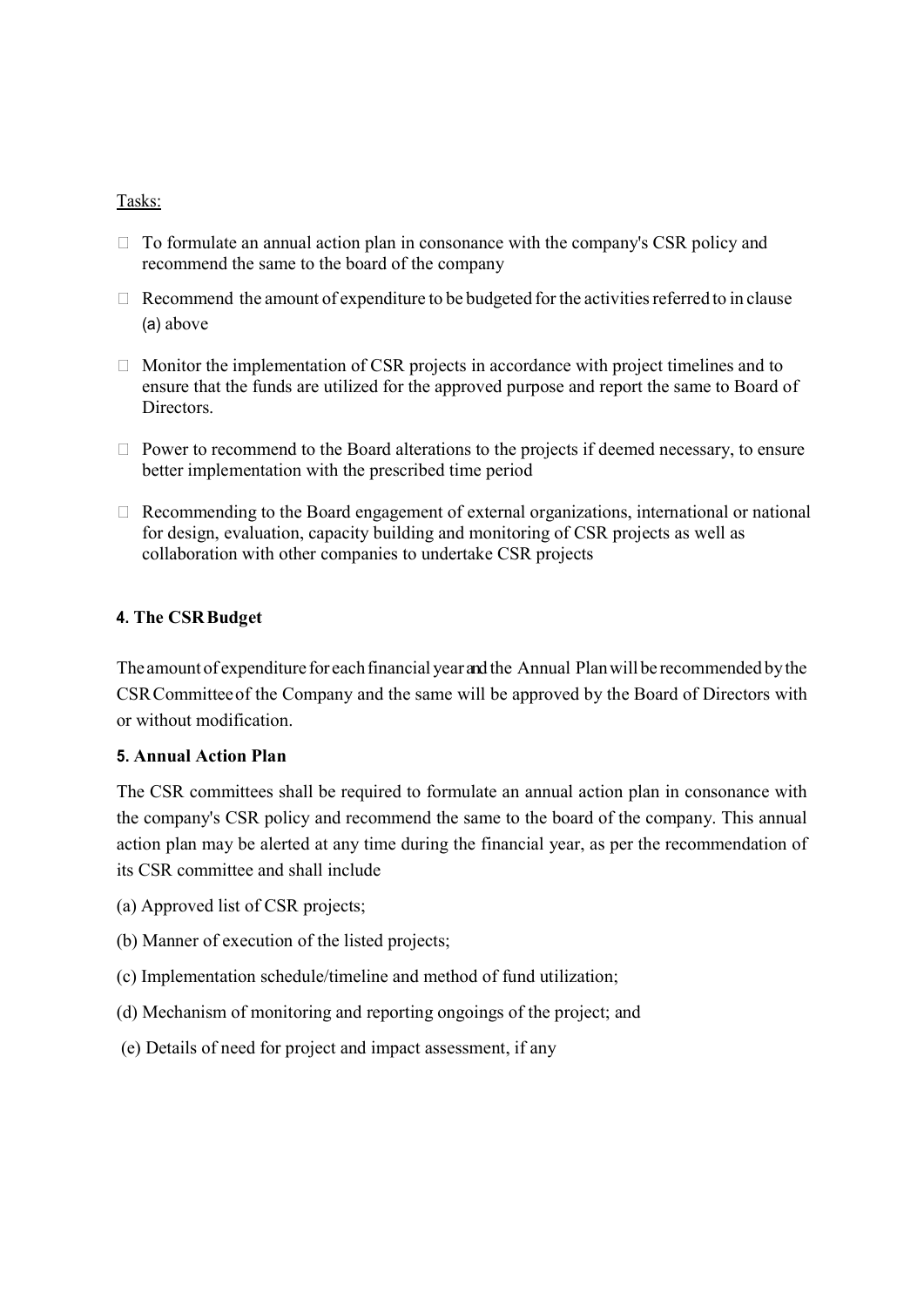## 6. Territory for CSR spend

The Company shall give preference to the local area and areas around the branches and factories for spending the amount earmarked for CSR activities. The activities will be restricted to the geographical boundaries of India.

## 7. CSR Expenditure

(1)The administrative overheads shall not exceed five percent of total CSR expenditure of the company for the financial year.

(2) Any surplus arising out of the CSR activities shall not form part of the business profit of a company and shall be ploughed back into the same project or shall be transferred to the Unspent CSR Account and spent in pursuance of CSR policy and annual action plan of the company or shall transfer such surplus amount to a Fund specified in Schedule VII, within a period of six months of the expiry of the financial year.

(3) Where a company spends an amount in excess of requirement provided under sub-section (5) of section 135 , such excess amount may be set off against the requirement to spend under sub-section (5) of section 135 up to immediate succeeding three financial years subject to the conditions that –

(i) the excess amount available for set off shall not include the surplus arising out of the CSR activities, if any, in pursuance of sub-rule (2) of this rule.

(ii) the Board of the company shall pass a resolution to that effect.

(4) The CSR amount may be spent by a company for creation or acquisition of a capital asset, which shall be held by  $-$ 

(a) a company established under section 8 of the Act, or a Registered Public Trust or Registered Society, having charitable objects and CSR Registration Number under sub-rule (2) of rule 4; or

(b) Beneficiaries of the said CSR project, in the form of self-help groups, collectives, entities; or

(c) a public authority:

(4) Unspent CSR amount, if any, shall be transferred by the company to any fund included in schedule VII of the Act, attached as Annexure-1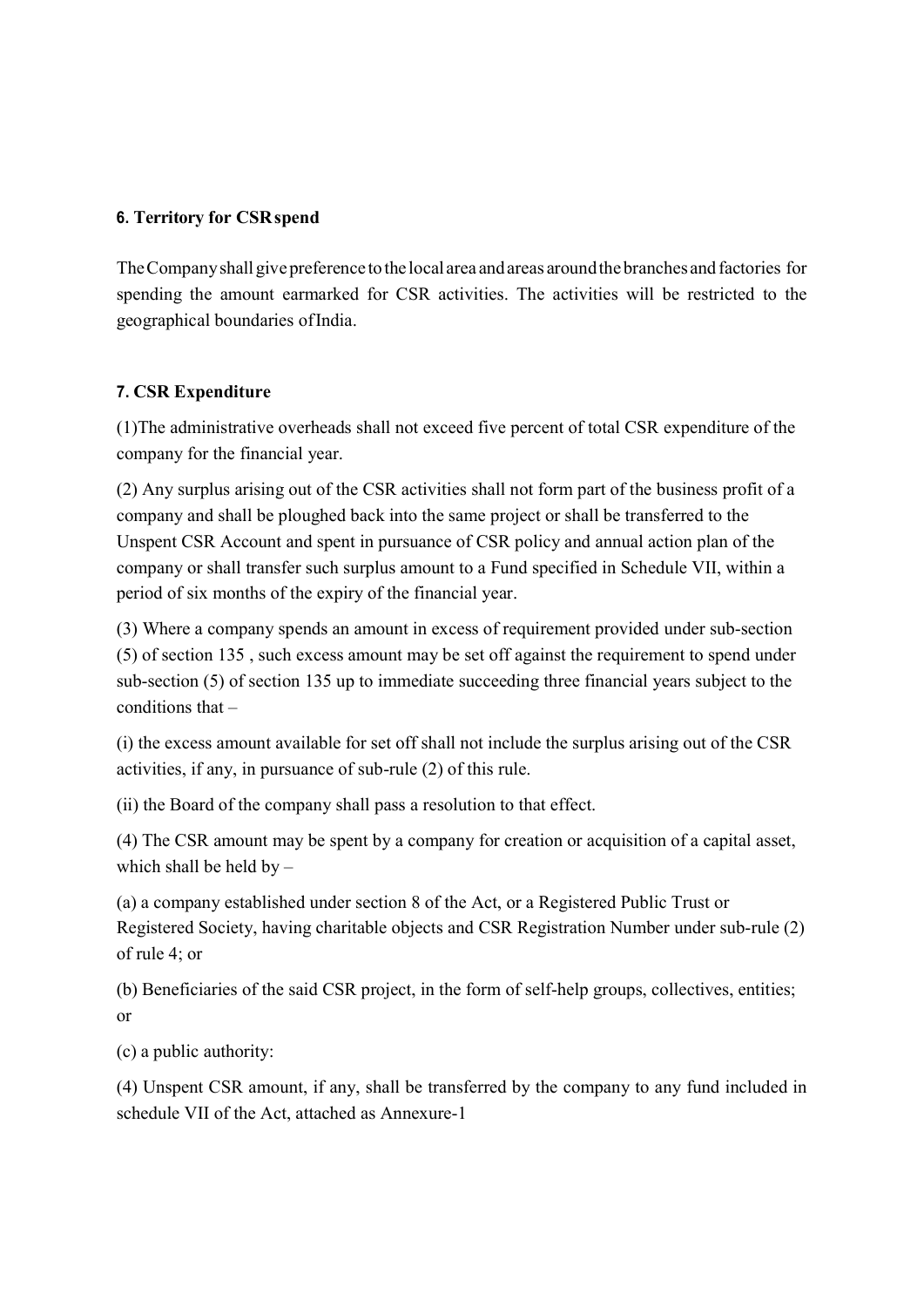(6) The unspent amount allocated to a project shall be transferred to a separate Account earmarked to undertake the 'ongoing project' CSR activity within 30 days from the end of the Financial year

( 5 ) The CSR committee shall review the amount of CSR expenditure in line with the activities or programs specified in this Policy on a quarterly basis and the report shall be presented to the Board

## 8. Role of the CFO

Any funds disbursed for a CSR Project is required to be utilized to the satisfaction of the board in the manner approved by it and shall be certified by the Chief Financial Officer (CFO) or the 'person' in charge of financial management

## 9. Areas of activities to be undertaken.

The activities will be executed as detailed hereunder:

The Company by itself or through any (a) company incorporated under Section 8 of the Act; (b) registered pubic trust; (c) registered society under Sections 12A and 80G of the Income Tax Act, 1961; (d) any entity established under an Act of Parliament or a State legislature and which has an established track record of at least three years in undertaking similar activities

- a) activities undertaken in pursuance of normal course of business of the company shall not be included under the ambit of CSR
- b) any donation to a political party under Section 182 of the Companies Act, 2013 ("Act")<sup>3</sup> or any activities carried out for fulfilment of any other statutory obligations under any law<sup>4</sup> shall not be considered as CSR.

C) Activities benefitting employees of the company as defined in clause (k) of section 2 of the Code on Wages, 2019 or activities supported by companies on sponsorship basis for deriving marketing benefits for its products or services shall not be considered as CSR.

## 10. CSR Activity Broad Guidelines

The Company shall be undertaking activities the areas prescribed under Schedule VII of the Companies Act 2013 appended hereto. The Annual plan for spend in the areas of CSR shall be clearly charted and Budgeted in the Annual Plan, recommended by the CSR Committee and approved by the Board of Directors for each Financial year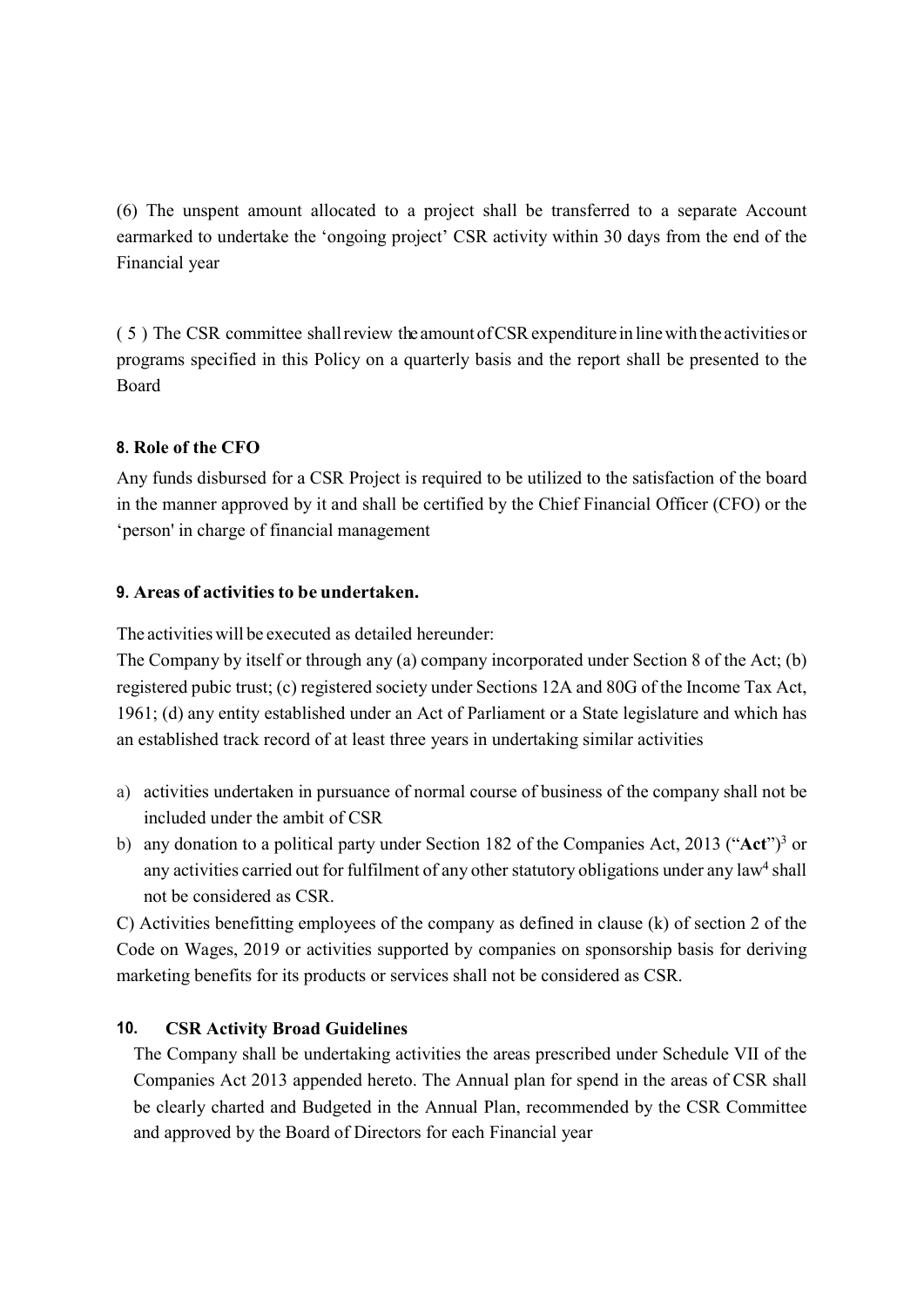## 11. CSR Monitoring and Reporting mechanism

The CSR Committee shall monitor the amount of expenditure as approved by the Board of Company on a quarterly basis and make report to the Board of Directors on half yearly basis. Apart from the above, the Directors' Report of the Company shall include an annual report on CSR containing the particulars in the prescribed format.

## 12. Display of the CSR Policy in the website of the Company

Board approved CSR policy shall be displayed in the website of the Company

## 13. Validity and authority for modification/ amendments

This CSR Policy approved by the Board of the Company will be in force till such time it is modified or amended by the Board of Directors on recommendation of the CSR Committee.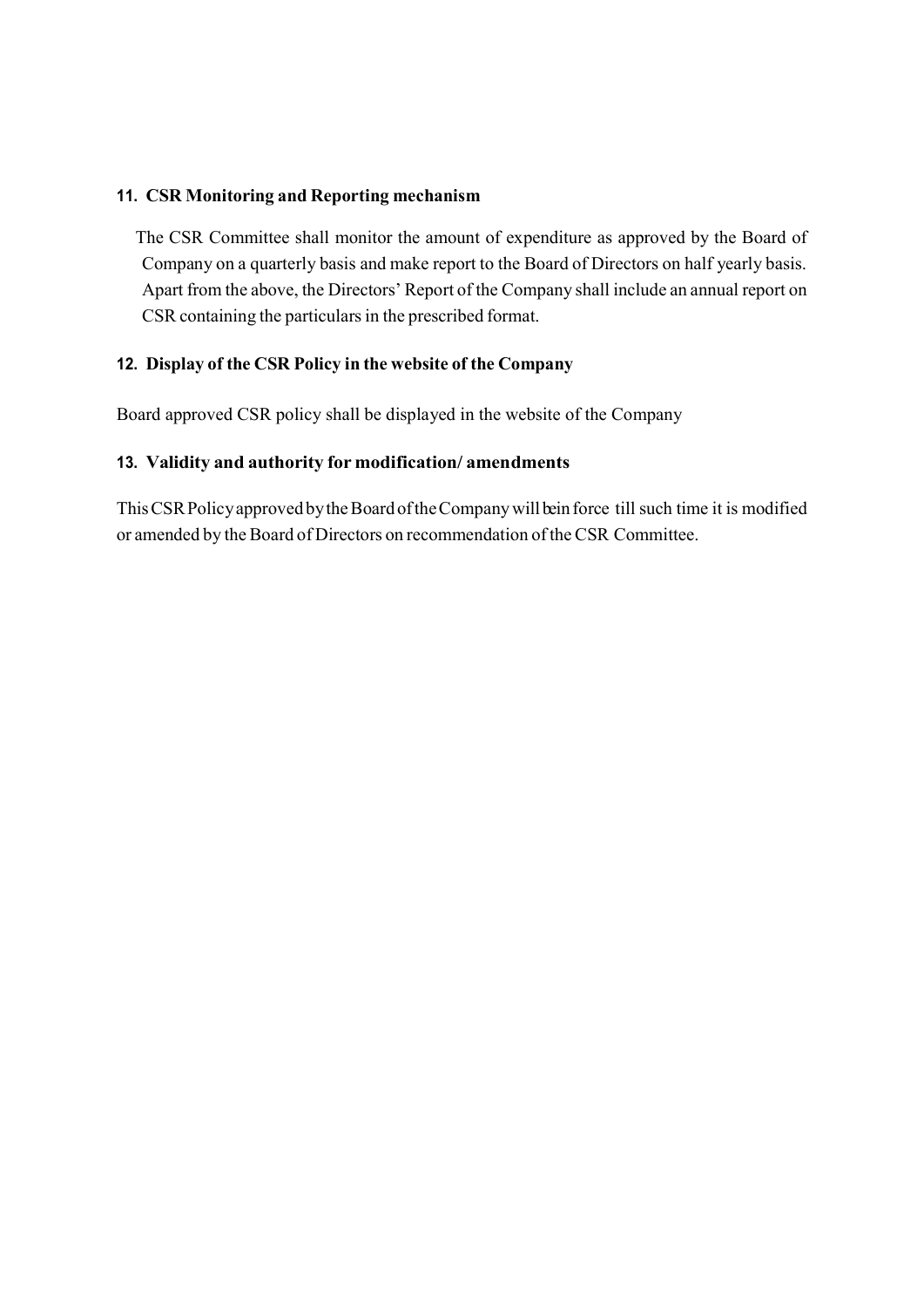## Annexure-1

#### Schedule VII of Companies Act 2013

Activities which may be included by companies in their Corporate Social Responsibility Policies Activities relating to:—

 $<sup>1</sup>$ [(i) Eradicating hunger, poverty and malnutrition,  $<sup>2</sup>$ ["promoting health care including preventinve</sup></sup> health care"] and sanitation <sup>4</sup>[including contribution to the Swach Bharat Kosh set-up by the Central Government for the promotion of sanitation] and making available safe drinking water.

(ii) promoting education, including special education and employment enhancing vocation skills especially among children, women, elderly and the differently abled and livelihood enhancement projects.

(iii) promoting gender equality, empowering women, setting up homes and hostels for women and orphans; setting up old age homes, day care centres and such other facilities for senior citizens and measures for reducing inequalities faced by socially and economically backward groups.

(iv) ensuring environmental sustainability, ecological balance, protection of flora and fauna, animal welfare, agroforestry, conservation of natural resources and maintaining quality of soil, air and water <sup>4</sup> [including contribution to the Clean Ganga Fund set-up by the Central Government for rejuvenation of river Ganga].

(v) protection of national heritage, art and culture including restoration of buildings and sites of historical importance and works of art; setting up public libraries; promotion and development of traditional art and handicrafts;

(vi) measures for the benefit of armed forces veterans, war widows and their dependents, <sup>9</sup>[ Central Armed Police Forces (CAPF) and Central Para Military Forces (CPMF) veterans, and their dependents including widows];

(vii) training to promote rural sports, nationally recognised sports, paralympic sports and olympic sports

(viii) contribution to the prime minister's national relief fund <sup>8</sup> [or Prime Minister's Citizen Assistance and Relief in Emergency Situations Fund (PM CARES Fund)] or any other fund set up by the central govt. for socio economic development and relief and welfare of the schedule caste, tribes, other backward classes, minorities and women;

 $^{10}$ f(ix) (a) Contribution to incubators or research and development projects in the field of science, technology, engineering and medicine, funded by the Central Government or State Government or Public Sector Undertaking or any agency of the Central Government or State Government; and

(b) Contributions to public funded Universities; Indian Institute of Technology (IITs); National Laboratories and autonomous bodies established under Department of Atomic Energy (DAE); Department of Biotechnology (DBT); Department of Science and Technology (DST); Department of Pharmaceuticals; Ministry of Ayurveda, Yoga and Naturopathy, Unani, Siddha and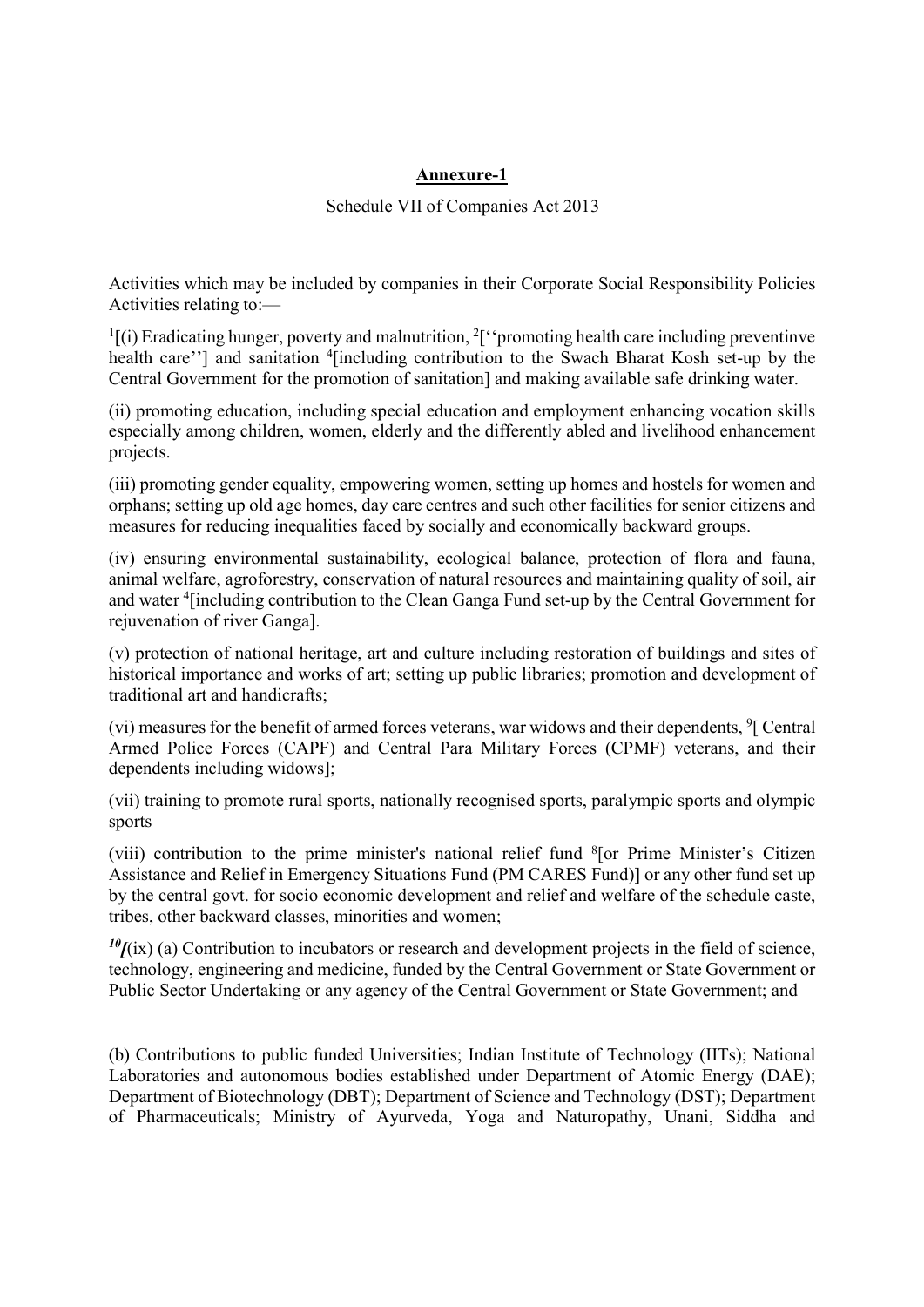Homoeopathy (AYUSH); Ministry of Electronics and Information Technology and other bodies, namely Defense Research and Development Organisation (DRDO); Indian Council of Agricultural Research (ICAR); Indian Council of Medical Research (ICMR) and Council of Scientific and Industrial Research (CSIR), engaged in conducting research in science, technology, engineering and medicine aimed at promoting Sustainable Development Goals (SDGs).]

(x) rural development projects]

 $3$ [(xi) slum area development.

Explanation.- For the purposes of this item, the term `slum area' shall mean any area declared as such by the Central Government or any State Government or any other competent authority under any law for the time being in force.]

 ${}^{5}$ [(xii) disaster management, including relief, rehabilitation and reconstruction activities.]

#### Note :

1. Clarification on spending of CSR funds for COVID-19.

2. COVID-19 related FAQs on CSR.

#### Amendments

1. Substituted by Notification Dated 27th February, 2014. - Original Content

2. Substituted by Notification Dated 31st March, 2014.

For the words "promoting preventive health care'' read ''promoting health care including preventinve health care''.

- 3. Inserted by Notification Dated 7th August, 2014.
- 4. Inserted by Notification Dated 24th October, 2014.
- 5. Inserted by Notification dated 30th may 2019.
- 6. Substituted by Notification Dated 11th October 2019.

in Schedule VII for the item no. ix.;

ix. contributions or funds provided to technology incubators located within academic institutions which are approved by the central govt.

the following item and entries shall be substituted namely,

(ix) Contribution to incubators funded by Central Government or State Government or any agency or Public Sector Undertaking of Central Government or State Government, and contributions to public funded Universities, Indian Institute of Technology (IITs), National Laboratories and Autonomous Bodies (established under the auspices of Indian Council of Agricultural Research (ICAR), Indian Council of Medical Research (ICMR), Council of Scientific and Industrial